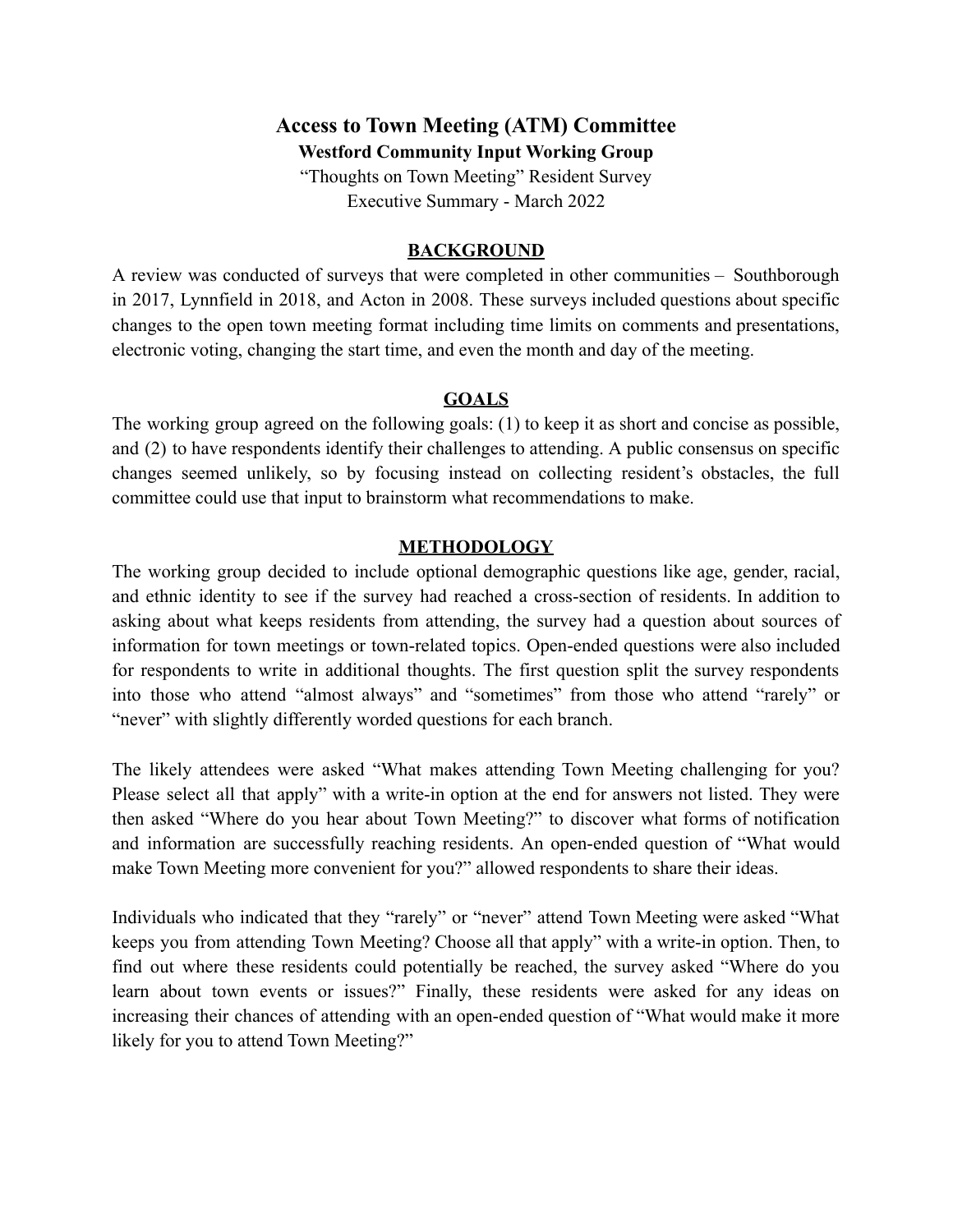#### **PUBLICITY**

A flyer was displayed with printed copies at several locations within the community including Cameron Senior Center, J.V. Fletcher Library, Roudenbush Community Center and the Town Clerk's office. Letters to the Editor that publicized the survey were published in local news outlets including Action Unlimited, WickedLocal and WestfordCAT. Flyers advertising the survey were hung in local grocery stores, cafes, and on other community bulletin boards. It was referenced during open forum at meetings of boards and committees, and in the Town Manager newsletter. The online version was shared widely on social media in community groups.

#### **DATA**

The survey was live for about 5 weeks from mid-January to mid-February 2022. Approximately 800 responses were recorded, with over 760 of them coming in online. According to the June 2020 election, Westford has 16,907 registered voters, so the 800 responses to this survey represents less than 5% of registered voters.



#### **Demographics**

*Age:* Almost 70% of respondents were between the ages of 35-59. We also heard from those aged 60-74 (18%) and those over 75 (6%). Other reported choices were each less than 5%.

*Gender Identity:* Again, almost 70% of respondents identify as Female. 26% chose Male. About 5% of responses preferred not to say, while less than 2% identify as Non-binary/non-conforming or Transgender.

*Race/Ethnicity:* 77% of respondents identify as White/Caucasian and 10% chose 'Prefer not to say'. 6% of respondents identify as Asian or Pacific Islander, with other responses recorded as Hispanic or Latino (2.5%), Multiracial or Biracial (2%), Native American or Alaskan Native (0.5%), and Black or African American (0.4%). The race and ethnic identities of respondents do not fully mirror the census distribution, and the working group acknowledges that a low reach to Asian residents is a weakness of the survey. *Author's Note: as of Westford's 2020 census, the town population identifies as White (77.5%), Asian (19.8%), Two or More Races (1.7%), Hispanic or Latino (1.5%), Black or African American (0.9%) and American Indian or Alaskan Native (0.1%). <https://www.census.gov/quickfacts/westfordtownmiddlesexcountymassachusetts>*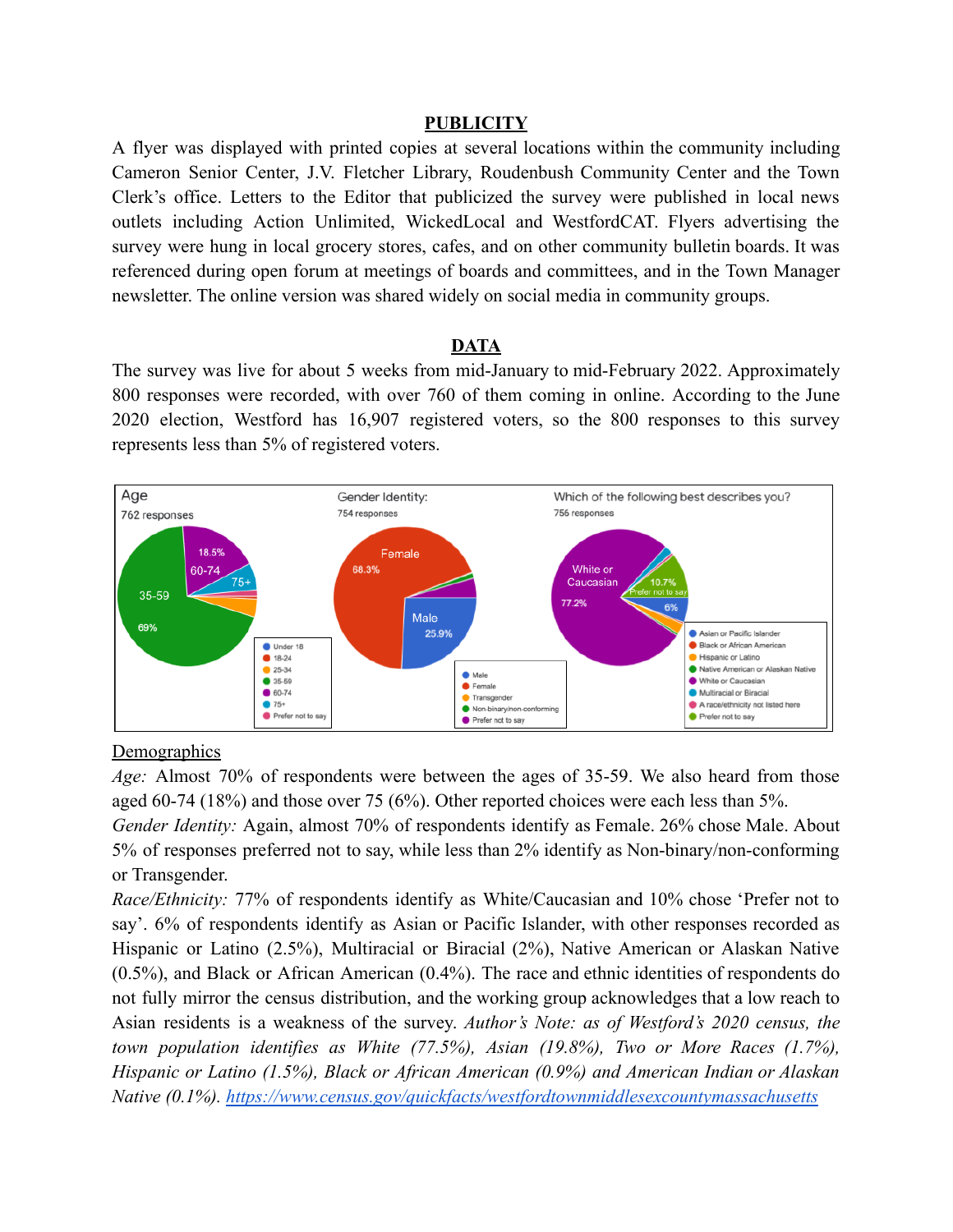

Attendance: Individuals who answered they "never" attend Town Meeting were the largest group of respondents at 35.7% (277 responses). 27.9% claim to attend "rarely." Only 17% (136 responses) attest to attending "almost always" while 18% attend "sometimes."

Almost/Sometimes Attendees: Although a group of these regular attendees (27%) chose "Attending Town Meeting is not challenging for me," there are residents who strive to consistently attend and still admit to having difficulties. The most commonly cited answers were "conflicts with other events/activities" (48%) and "length of meeting" (44%). Other answers included "childcare" (14%), "work conflicts" (12%), "lack of knowledge/preparation" (8%) and "mobility/health considerations" (6%).

Residents who almost or sometimes attend Town Meeting get notified about the event in a variety of traditional methods: town communications (66%), town mailings (56%), the hanging banner outside the library (48%), local Facebook groups (43%), local news outlets (41%), yard signs (37%) and word of mouth (33%). To a lesser degree, these individuals also acknowledged hearing about Town Meeting through school communications (16%).

Rarely/Never Attendees: Not surprisingly, individuals who are not regularly attending Town Meeting cited several obstacles and challenges. Interestingly, the two top choices were the same as the top challenges for regular attendees – "length of meeting" (60%) and "conflicts with other events/activities" (56%). The next most common obstacle for attending was "childcare" (34%). Individuals also cited "work conflicts" (20%) and a "lack of interest" (20%). "Transportation/parking issues" (5%) and "mobility/health considerations" (6%) were also mentioned. Also of note are the 19 individuals (4%) that answered "not a US citizen."

This group of individuals who are not regularly attending Town Meeting get their information about town events and issues through the same traditional methods noted by regular attendees, but the distribution was noticeably different. Local Facebook groups (71%) was the most common answer. Word of mouth (56%) and school communications (54%) were also more cited more often than regular attendees. Local news (50%) and town communications (46%) continue to reach this group of residents. Other forms of communication include the Westford Academy Ghostwriter newspaper (12%), local bulletin boards (6%), Twitter (4%) and Instagram (3%).